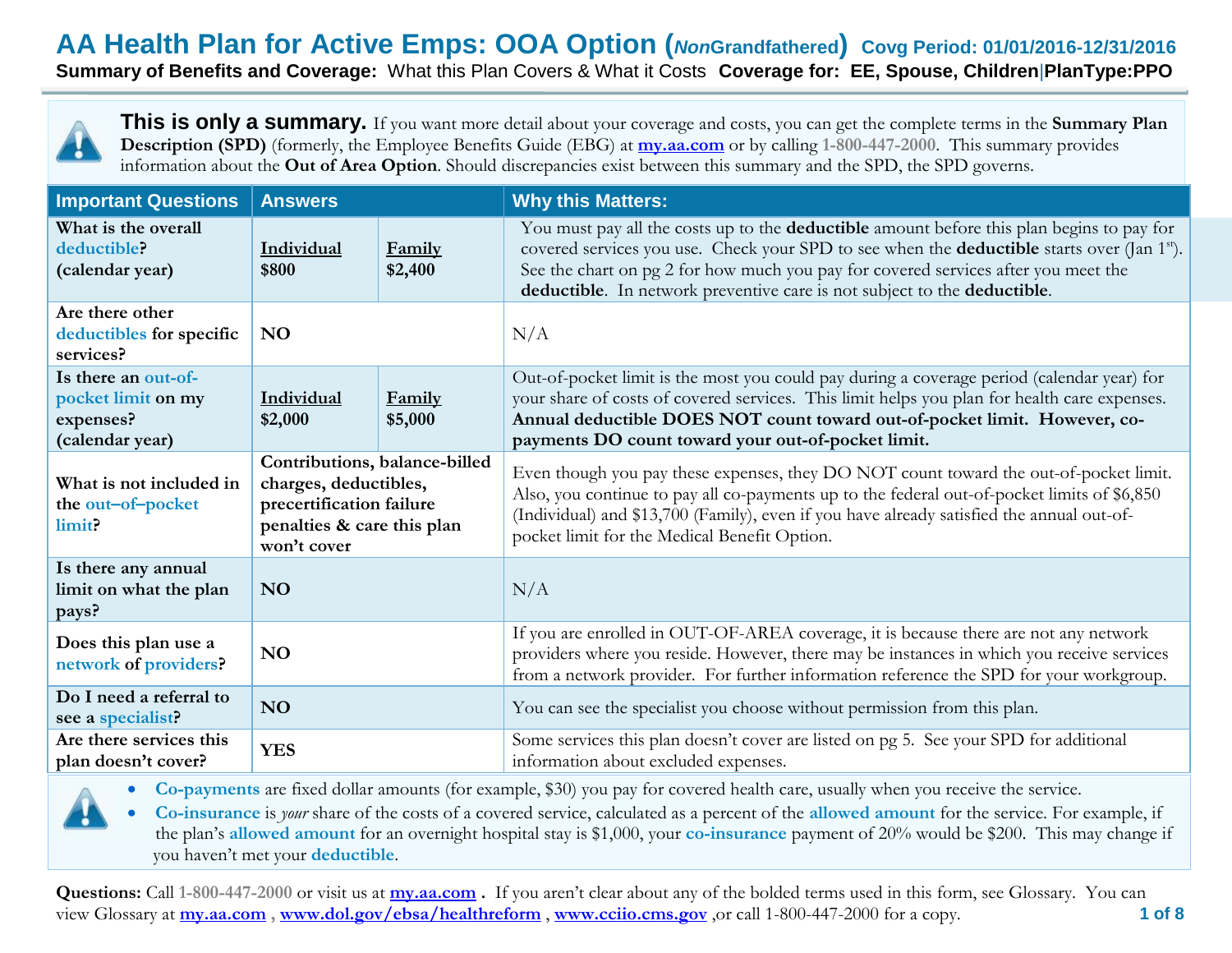#### **AA Health Plan for Active Emps: OOA Option (***Non***Grandfathered) Covg Period: 01/01/2016-12/31/2016 Summary of Benefits and Coverage:** What this Plan Covers & What it Costs **Coverage for: EE, Spouse, Children**|**PlanType:PPO**

- The amount the plan pays for covered services is based on the **allowed amount**. If an out-of-network **provider** charges more than the **allowed amount**, you may have to pay the difference. For example, if an out-of-network hospital charges \$1,500 for an overnight stay and the **allowed amount** is \$1,000, you may have to pay the \$500 difference. (This is called **balance billing**.)
- This plan may encourage you to use in network **providers** by charging you lower **deductibles**, **co-payments** and **co-insurance** amounts.

| <b>Common</b><br><b>Medical Event</b>                                                                                                                                       | <b>Services You May Need</b>                                                                                                                                                                                                                                                                       | <b>Your cost</b>                                                              | <b>Limitations &amp; Exceptions</b>                                                                                                                                                                                                                                                                    |
|-----------------------------------------------------------------------------------------------------------------------------------------------------------------------------|----------------------------------------------------------------------------------------------------------------------------------------------------------------------------------------------------------------------------------------------------------------------------------------------------|-------------------------------------------------------------------------------|--------------------------------------------------------------------------------------------------------------------------------------------------------------------------------------------------------------------------------------------------------------------------------------------------------|
| If you visit a health                                                                                                                                                       | Primary care visit to treat an injury or illness                                                                                                                                                                                                                                                   | 20%                                                                           | Pays after deductible met                                                                                                                                                                                                                                                                              |
| care provider's office                                                                                                                                                      | Specialist visit                                                                                                                                                                                                                                                                                   | 20%                                                                           | Pays after deductible met                                                                                                                                                                                                                                                                              |
| or clinic                                                                                                                                                                   | Other practitioner office visit                                                                                                                                                                                                                                                                    | 20%                                                                           | Pays after deductible met                                                                                                                                                                                                                                                                              |
|                                                                                                                                                                             | Preventive care/screening/immunization                                                                                                                                                                                                                                                             | No charge                                                                     | Not subject to deductible                                                                                                                                                                                                                                                                              |
|                                                                                                                                                                             | Diagnostic test (xray, lab work) at hospital                                                                                                                                                                                                                                                       | 20%                                                                           | Pays after deductible met                                                                                                                                                                                                                                                                              |
|                                                                                                                                                                             | Imaging (CT, PET scans, MRIs) at hospital                                                                                                                                                                                                                                                          | 20%                                                                           | Pays after deductible met                                                                                                                                                                                                                                                                              |
| If you have a test                                                                                                                                                          | Diagnostic test (xray, lab work) at dr's<br>office/non-hospital imaging center                                                                                                                                                                                                                     | No charge                                                                     | Pays after deductible met                                                                                                                                                                                                                                                                              |
|                                                                                                                                                                             | Imaging (CT, PET scans, MRIs) at dr's<br>office/non-hospital imaging center                                                                                                                                                                                                                        | No charge                                                                     | Pays after deductible met                                                                                                                                                                                                                                                                              |
| If you need drugs to<br>treat your illness or<br>condition<br>More information<br>about prescription<br>drug coverage is at<br>my.aa.com, or<br>www.express-<br>scripts.com | Generic Rx: Long-term Rx must be filled<br>via Mail Order or at Safeway or at CVS<br>starting with 4 <sup>th</sup> fill; else, you pay 50%; see<br>www.express-scripts.com Retail (30-day<br>supply)<br>Mail Order (90-day supply)<br>\$ amounts referenced are min and max<br>you will pay per Rx | <b>RETAIL</b><br>$20\%$ (\$10/\$40)<br><b>MAIL ORDER</b><br>$20\%$ (\$5/\$80) | Not subject to deductible, but does count toward out-of-pocket<br>limit<br>Some Rx require Prior Auth                                                                                                                                                                                                  |
| Cont'd on next page                                                                                                                                                         | Preferred brand (Formulary) Rx: Long-term<br>Rx must be filled via Mail Order or at<br>Safeway or at CVS starting with 4 <sup>th</sup> fill; else,<br>you pay 50%<br>Retail (30-day supply)<br>Mail Order (90-day supply)<br>\$ amounts referenced are min and max<br>you pay per Rx               | <b>RETAIL</b><br>30% (\$30/\$100)<br><b>MAIL ORDER</b><br>30% (\$60/\$200)    | Not subject to deductible; counts toward out-of-pocket limit<br>Some Rx require Prior Auth<br>If you select formulary brand drug when generic's available, you<br>pay generic 20% plus cost difference between generic/formulary<br>Certain brand Rx are not covered, check Express<br>Scripts website |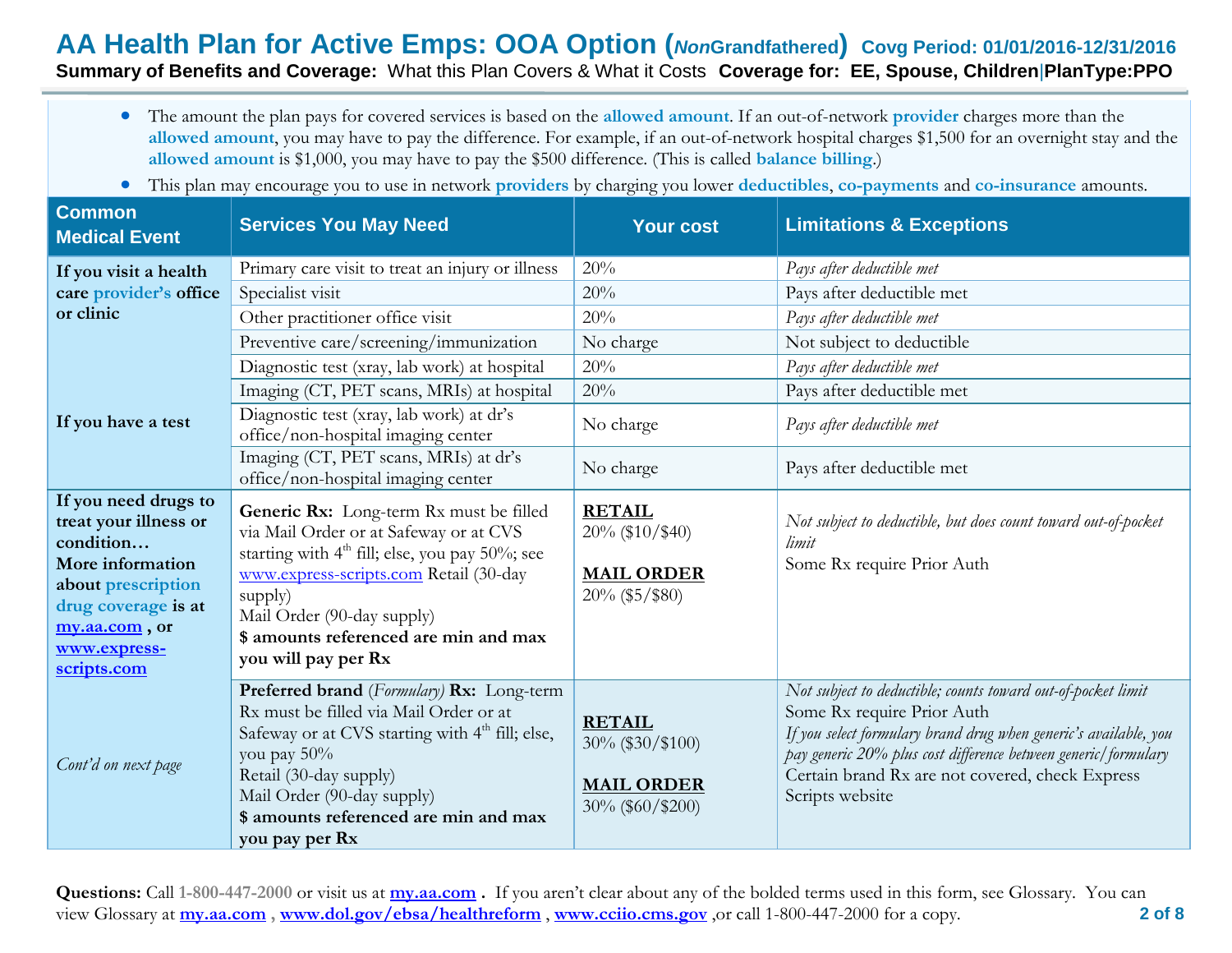**Summary of Benefits and Coverage:** What this Plan Covers & What it Costs **Coverage for: EE, Spouse, Children**|**PlanType:PPO**

| <b>Common</b><br><b>Medical Event</b>                                                                | <b>Services You May Need</b>                                                                                                                                                                                                                                                                 | <b>Your cost</b>                                                                 | <b>Limitations &amp; Exceptions</b>                                                                                                                                                                                                                                         |
|------------------------------------------------------------------------------------------------------|----------------------------------------------------------------------------------------------------------------------------------------------------------------------------------------------------------------------------------------------------------------------------------------------|----------------------------------------------------------------------------------|-----------------------------------------------------------------------------------------------------------------------------------------------------------------------------------------------------------------------------------------------------------------------------|
| If you need drugs to<br>treat your illness or<br>condition<br>More information<br>about prescription | Non-preferred brand (Non-Formulary) Rx:<br>Long-term Rx must be filled via Mail Order<br>or at Safeway or at CVS starting with 4 <sup>th</sup> fill;<br>else, you pay 50%<br>Retail (30-day supply)<br>Mail Order (90-day supply)<br>\$ amounts referenced are min and max<br>you pay per Rx | <b>RETAIL</b><br>50% (\$45/\$150)<br><b>MAIL ORDER</b><br>50% (\$90/\$300)       | Not subject to deductible<br>Some Rx require Prior Auth<br>If you select non-formulary brand drug when generic's<br>available, you pay generic 20% plus cost difference between<br>generic/non-formulary Certain brand Rx are not<br>covered, check Express Scripts website |
| drug coverage is at<br>my.aa.com, or<br>www.express-<br>scripts.com                                  | Specialty Rx RETAIL: (30-day supply)<br>Some Long-term Rx must be filled via<br>Accredo or at Safeway or at CVS starting<br>with $4th$ fill, otherwise you pay 50%; see<br>www.express-scripts.com<br>\$ amounts referenced are min and max<br>you will pay per Rx                           | Formulary Brand:<br>30% (\$30/\$100)<br>NonFormulary Brand:<br>50% (\$45/\$150)  | Not subject to deductible<br>Some Rx require Prior Auth<br>You must obtain specialty Rx from a network retail<br>pharmacy or Accredo<br>Certain brand Rx are not covered, check Express<br>Scripts website                                                                  |
|                                                                                                      | Specialty Rx MAIL ORDER: (90-day<br>supply)<br>\$ amounts referenced are min and max<br>you pay per Rx                                                                                                                                                                                       | Formulary Brand:<br>30% (\$60/\$200)<br>NonFormulary Brand:<br>50% (\$90/\$300)  | Not subject to deductible<br>Some Rx require Prior Auth<br>You must obtain specialty Rx from Accredo Certain<br>brand Rx are not covered, check Express Scripts<br>website                                                                                                  |
| If you have                                                                                          | Facility fee (e.g., ambulatory surgery center)                                                                                                                                                                                                                                               | 20%                                                                              | Pays after deductible met                                                                                                                                                                                                                                                   |
| outpatient surgery                                                                                   | Physician/surgeon fees                                                                                                                                                                                                                                                                       | 20%                                                                              | Pays after deductible met                                                                                                                                                                                                                                                   |
| If you need<br>immediate medical<br>attention                                                        | Emergency room services                                                                                                                                                                                                                                                                      | \$100 co-payment, plus<br>20% co-insurance on full<br>allowed amount of the bill | Pays after deductible met<br>\$100 co-payment counts toward deductible or out-<br>of-pocket limit                                                                                                                                                                           |
|                                                                                                      | Emergency medical transportation                                                                                                                                                                                                                                                             | 20%                                                                              | Pays after deductible met                                                                                                                                                                                                                                                   |
|                                                                                                      | Urgent care                                                                                                                                                                                                                                                                                  | 20%                                                                              | Pays after deductible met                                                                                                                                                                                                                                                   |
| If you have a<br>hospital stay                                                                       | Facility fee (e.g., hospital room, ancillary<br>charges)                                                                                                                                                                                                                                     | 20%                                                                              | Pays after deductible met<br>Inpatient requires precertification                                                                                                                                                                                                            |
|                                                                                                      | Physician/surgeon fee                                                                                                                                                                                                                                                                        | 20%                                                                              | Pays after deductible met                                                                                                                                                                                                                                                   |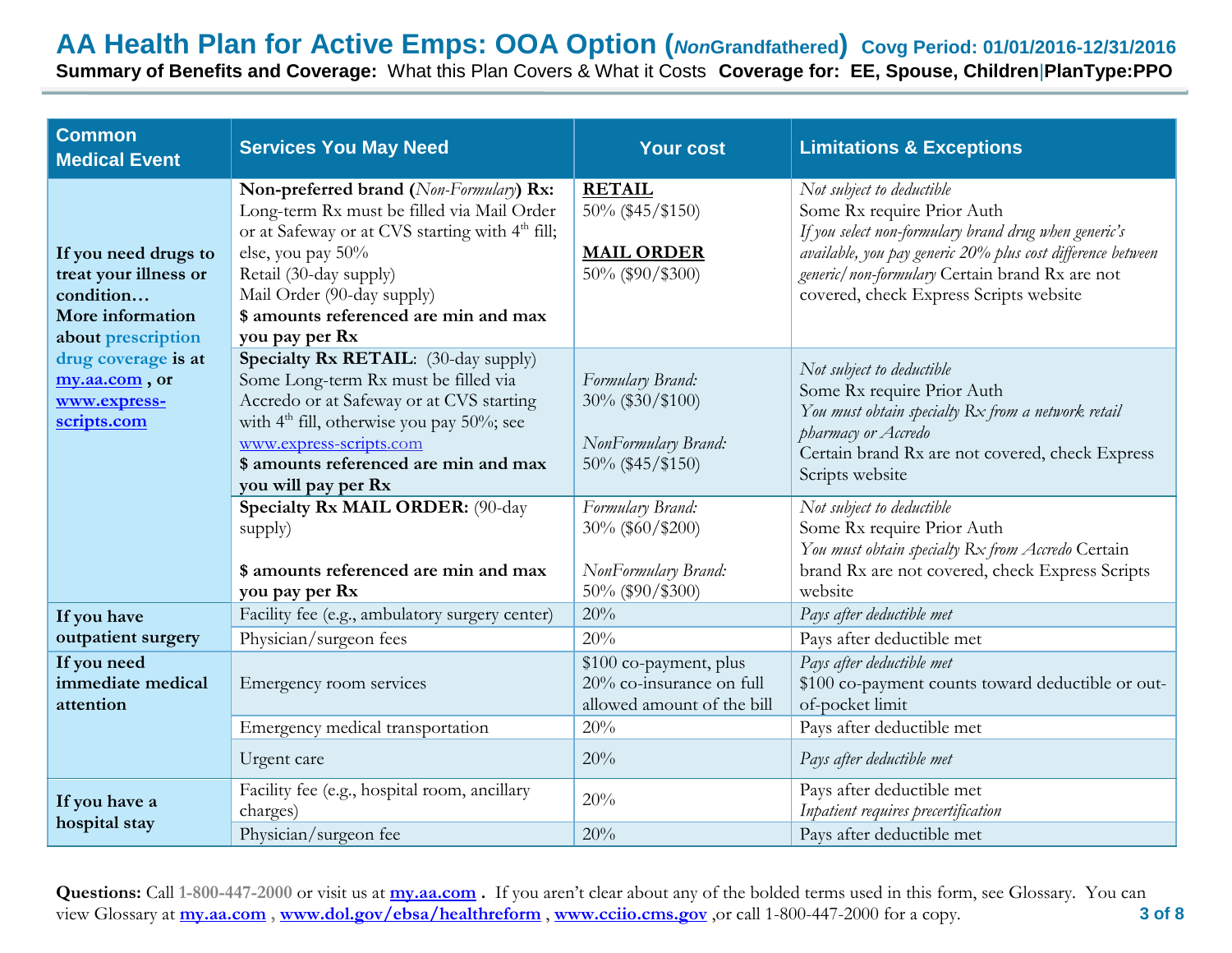**Summary of Benefits and Coverage:** What this Plan Covers & What it Costs **Coverage for: EE, Spouse, Children**|**PlanType:PPO**

| <b>Common</b><br><b>Medical Event</b>               | <b>Services You May Need</b>                            | <b>Your cost</b>                                           | <b>Limitations &amp; Exceptions</b>                                                                    |
|-----------------------------------------------------|---------------------------------------------------------|------------------------------------------------------------|--------------------------------------------------------------------------------------------------------|
|                                                     | Mental/Behavioral health outpatient services            | PCP or Specialist-no<br>charge; all other services-<br>20% | Pays after deductible met                                                                              |
| If you have mental<br>health, behavioral            | Mental/Behavioral health inpatient services             | 20%                                                        | Pays after deductible met<br>Inpatient requires precertification                                       |
| health, or substance<br>abuse needs                 | Substance use disorder outpatient services              | PCP or Specialist-no<br>charge; all other services-<br>20% | Pays after deductible met                                                                              |
|                                                     | Substance use disorder inpatient services               | 20%                                                        | Pays after deductible met<br>Inpatient requires precertification                                       |
| If you, your                                        | Routine prenatal care                                   | No charge                                                  | Pays after deductible met                                                                              |
| spouse/DP, or<br>dependent daughter<br>are pregnant | Delivery, all inpatient services, and postnatal<br>care | 20%                                                        | Pays after deductible met<br>Inpatient requires precertification                                       |
|                                                     | Home health care                                        | 20%                                                        | Pays only after deductible is met                                                                      |
| If you need help<br>recovering or have              | Rehabilitation services                                 | 20%                                                        | Pays only after deductible is met                                                                      |
| other special health<br>needs                       | Habilitation services                                   | Not covered, you pay<br>100%                               | Some services the plan does not cover are listed<br>on pg 5. See EBG for info on excluded<br>expenses. |
|                                                     | Skilled nursing care up to 60 days per illness          | 20%                                                        | Pays only after deductible is met                                                                      |
|                                                     | Durable medical equipment                               | 20%                                                        | Pays only after deductible is met                                                                      |
|                                                     | Hospice service                                         | 20%                                                        | Pays only after deductible is met                                                                      |
| If your child needs                                 | Eye exam, eyeglasses / contact lenses                   | Not covered                                                | Paid by Vision Benefit IF you elected it                                                               |
| dental or eye care                                  | Dental check-up                                         | Not covered                                                | Paid by Dental Benefit IF you elected it                                                               |

| Services Your Plan Does NOT Cover (This isn't a complete list. Check your SPD for other excluded services.) |  |                                                                                                       |  |                                            |
|-------------------------------------------------------------------------------------------------------------|--|-------------------------------------------------------------------------------------------------------|--|--------------------------------------------|
| Cosmetic surgery and treatment<br>Long term care                                                            |  | Dental care unless for TMJD, accidental<br>injury, or fracture/dislocation of jaw<br>Routine eye care |  | Habilitation services<br>Routine foot care |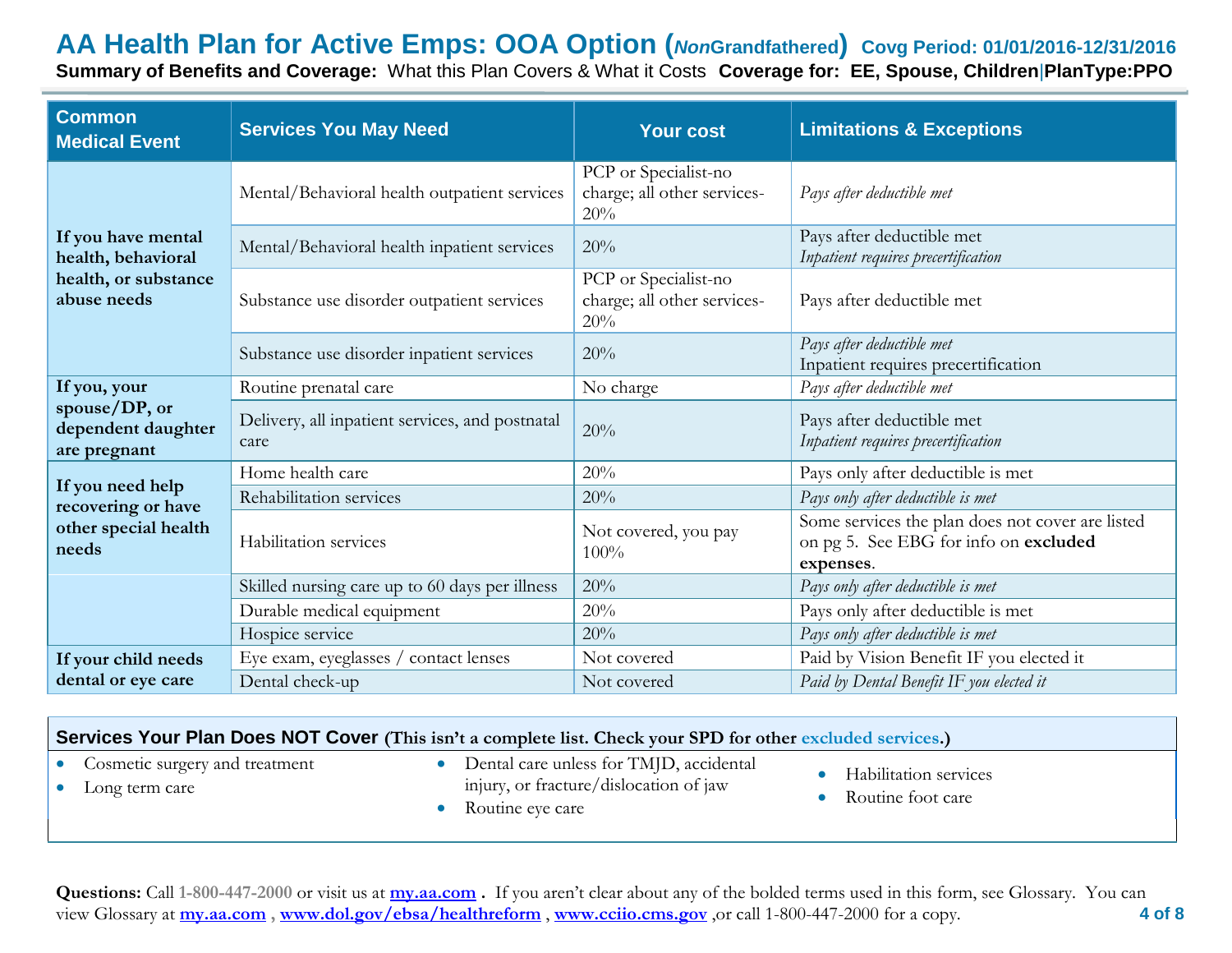**Summary of Benefits and Coverage:** What this Plan Covers & What it Costs **Coverage for: EE, Spouse, Children**|**PlanType:PPO**

| <b>Common</b><br><b>Medical Event</b>                                                                                             | <b>Services You May Need</b>            |                                  | <b>Your cost</b>                                                                                                                                                                                    | <b>Limitations &amp; Exceptions</b>                                           |  |
|-----------------------------------------------------------------------------------------------------------------------------------|-----------------------------------------|----------------------------------|-----------------------------------------------------------------------------------------------------------------------------------------------------------------------------------------------------|-------------------------------------------------------------------------------|--|
| Other Covered Services (This isn't a complete list. Check your SPD for other covered services and your costs for these services.) |                                         |                                  |                                                                                                                                                                                                     |                                                                               |  |
| Acupuncture<br>Hearing aids (\$3500 per aid, original and                                                                         | replacement, paid once every 36 months) | Certain TMJD treatments<br>Plan) | Bariatric surgery (limit one procedure for the<br>life of the patient's participation in the Plan)<br>Infertility medications (\$15,000 maximum<br>limit for life of patient's participation in the | Chiropractic care<br>$\bullet$<br>Home health care<br>Virtual doctor's visits |  |

#### **Your Rights to Continue Coverage:**

If you lose coverage under the plan, then, depending upon the circumstances, Federal and State laws may provide protections that allow you to keep health coverage. Any such rights may be limited in duration and will require you to pay a premium, which may be significantly higher than the premium you pay while covered under this plan. Other limitations on your rights to continue coverage may also apply. For more information on your rights to continue coverage, contact the plan at 1-800-447-2000. You may also contact your state insurance department, the U.S. Dept of Labor, Employee Benefits Security Administration at 1-866-444-3272, or [www.dol.gov/ebsa](http://www.dol.gov/ebsa), or the U.S. Dept of Health & Human Services at 1-877-267-2323 x61565 or [www.cciio.cms.gov.](http://www.cciio.cms.gov/)

## **Your Grievance and Appeals Rights:**

If you have a complaint or are dissatisfied with a denial of coverage for claims under your plan, you may be able to **appeal** or file a **grievance**. For questions about your rights, this notice, or assistance, you can contact:

- American Airlines, Inc. HR Services at 1-800-447-2000 (or chat with HR Services **my.aa.com**)
- American Airlines, Inc. Benefits Compliance at 1-800-967-1412 (or via facsimile at 817-967-6335, or via email at [albert.garcia@aa.com](mailto:albert.garcia@aa.com))
- U.S. Department of Labor, Employee Benefits Security Administration at 1-866-444-EBSA (3272) or [www.dol.gov/ebsa/healthreform](http://www.dol.gov/ebsa/healthreform)
- Additionally, your state consumer assistance program (if applicable for your state) can help you file your appeal. A list of states with Consumer Assistance Programs is available at [www.dol.gov/ebsa/healthreform](http://www.dol.gov/ebsa/healthreform) and at<http://cciio.cms.gov/programs/consumer/capgrants/index.html>.

## **Does this Coverage Provide Minimum Essential Coverage?**

The Affordable Care Act requires most people to have health care coverage that qualifies as "minimum essential coverage." **This plan or policy does provide minimum essential coverage.** 

## **Does this Coverage Meet the Minimum Value Standard?**

In order for certain types of health coverage (for example, individually purchased insurance or job-based coverage) to qualify as minimum essential coverage, the plan must pay, on average, at least 60 percent of allowed charges for covered services. This is called the "minimum value standard." **This health coverage does meet the minimum value standard for the benefits it provides.**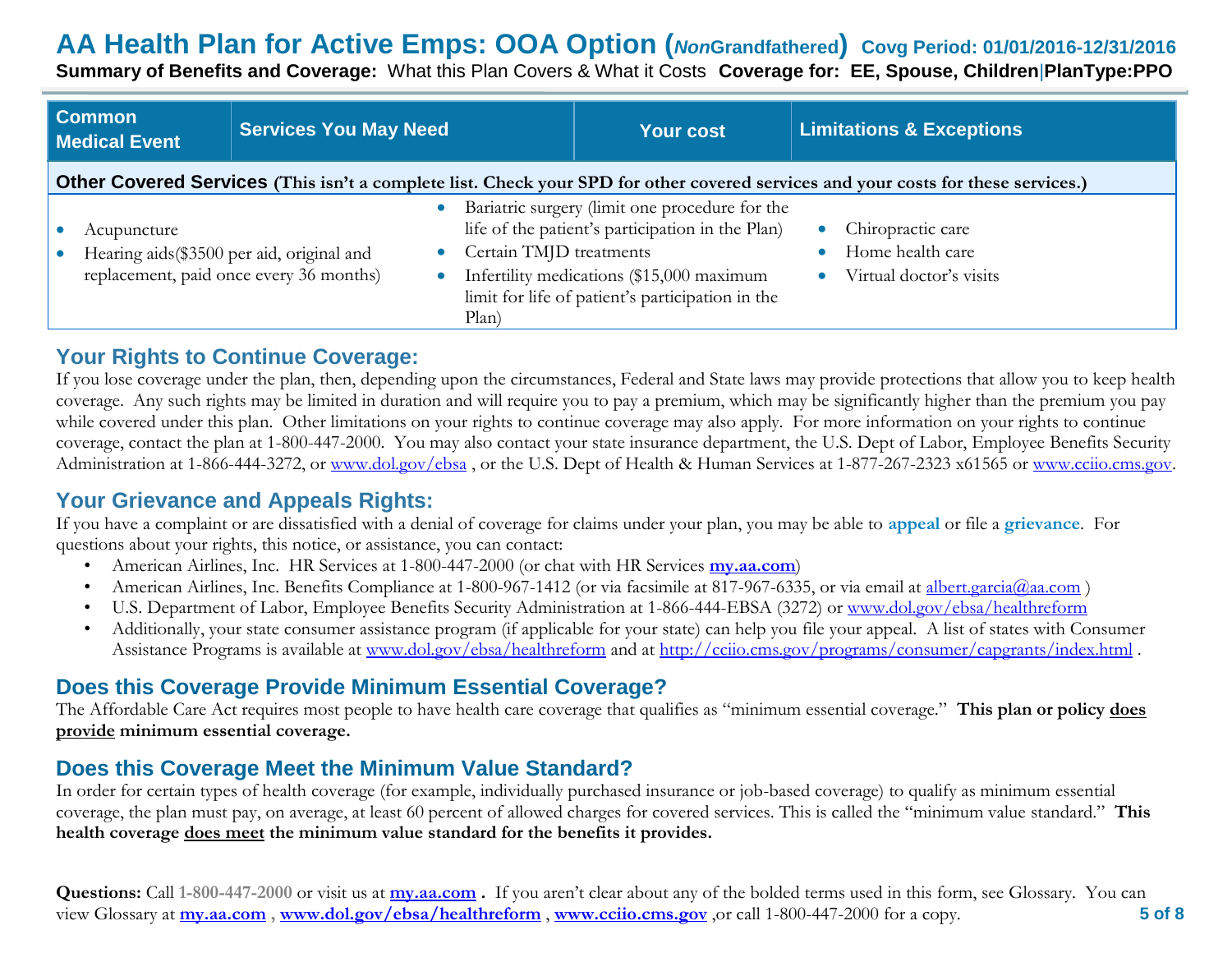#### **Health Reimbursement Account**

If you (or your spouse/DP) participate in the WebMD wellness program and earn wellness rewards, we will place those reward funds in your Aon Hewitt Your Spending Accounts (YSA) HRA. You can then use those funds to help pay for health-related items not paid by your medical, dental, and vision coverage, such as deductibles, out-of-pocket amounts, etc. **However, you can access these funds only up to the amount actually deposited into this account, and you must have depleted the funds in your HCFSA before you can access the funds in this account.**

## **Health Care Flexible Spending Account (HCFSA)**

Through payroll deductions throughout the year, you can set aside pre-tax funds that go into your YSA HCFSA. These funds may be used to reimburse you for health-related expenses such as deductibles, out-of-pocket amounts, co-payments, co-insurance, services and supplies covered but not paid by your medical, dental, and vision coverage, and even some health-related expenses your medical, dental, and vision coverage does not cover (such as amounts exceeding usual and prevailing amounts, experimental/investigational treatment, costs for a service animal, etc.). As soon as you make your first contribution to your YSA HCFSA through payroll deduction each year, the entire amount of your elected HCFSA account is available for your and your family's use. **For 2016, the maximum amount you can deposit into your HCFSA is \$2,550.** For a complete list of reimbursable expenses, see your SPD.

| Examples of HCFSA-Reimbursable Expenses (medical, dental, and vision). |                          |                                     |                                      |  |  |
|------------------------------------------------------------------------|--------------------------|-------------------------------------|--------------------------------------|--|--|
| Acupuncture                                                            | <b>Hospital Services</b> | Dental anesthesia/sedation          | Eyeglasses                           |  |  |
| Blood tests                                                            | Insulin                  | Cleanings more than twice a year    | Contact Lenses                       |  |  |
| Chiropractor                                                           | Lab tests                | Charges with balance billings       | Ophthalmologist fees                 |  |  |
| Contraceptives (retail)                                                | Prescriptions            | Drugs and their administration      | Guide dog                            |  |  |
| Diagnostic devices                                                     | Nursing care             | Extra set of dentures/appliances    | Special education services for blind |  |  |
| Hearing devices                                                        | Wheelchairs              | Replacement of lost/stolen dentures | Vision therapy                       |  |  |

## **Language Access Services:**

If you need translation of this document, help is available: SPANISH (Español): Para obtener asistencia en Español, llame al [800-447-2000]. TAGALOG (Tagalog): Kung kailangan ninyo ang tulong sa Tagalog tumawag sa [800-447-2000]. CHINESE (中文): 如果需要中文的帮助,请拨打这个号码 [800-447-2000]。 NAVAJO (Dine): Dinek'ehgo shika at'ohwol ninisingo, kwiijigo holne' [800-447-2000]. **]**

––––––––––––––––––––––*To see examples of how this plan might cover costs for a sample medical situation, see the next page.–––––––––––*–––––––––––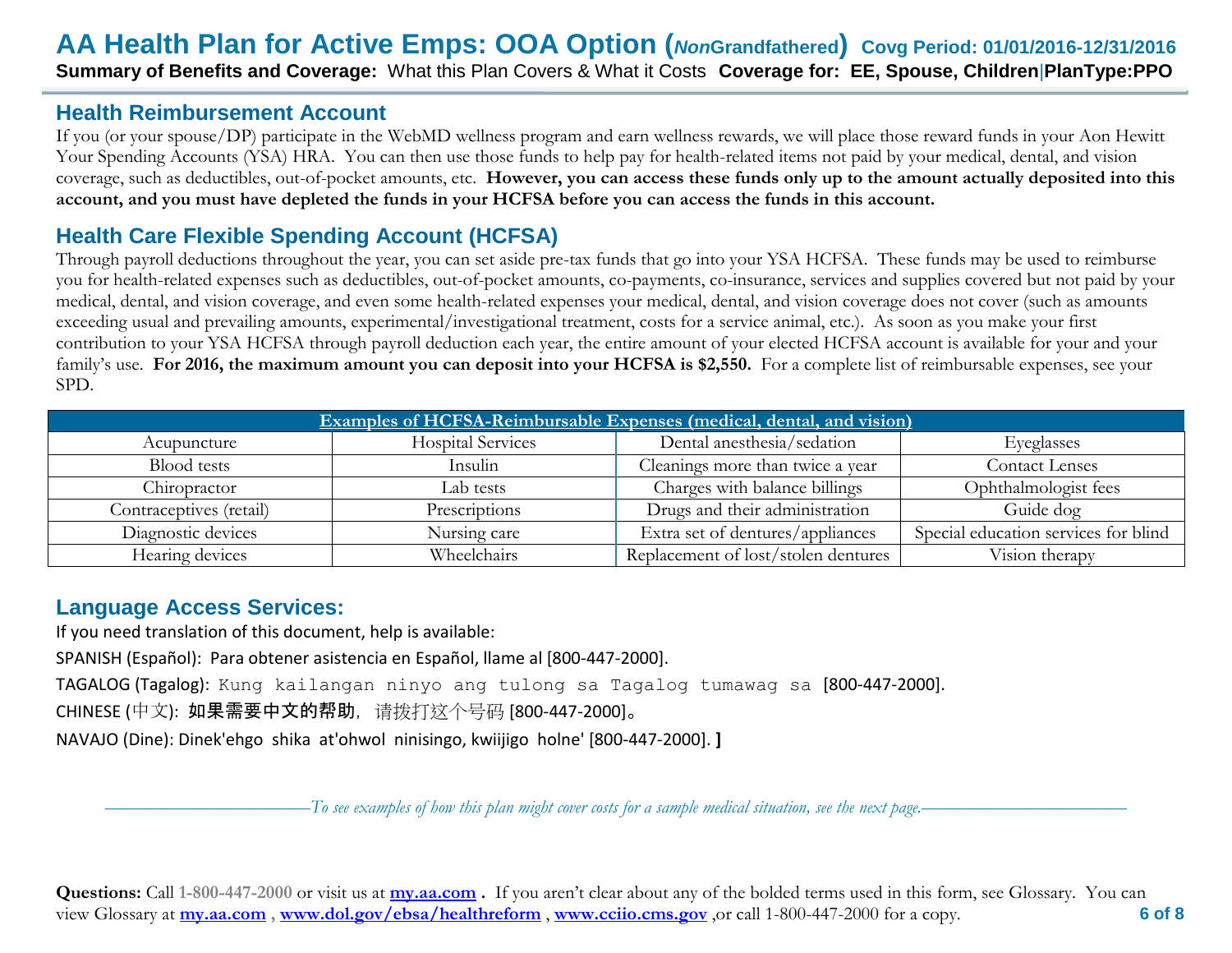**Coverage Examples Coverage for: EE, Spouse, Children**| **Plan Type: PPO**

# **About these Coverage Examples:**

These examples show how this plan might cover medical care in given situations. Use these examples to see, in general, how much financial protection a sample patient might get if they are covered under different plans.



**Having a baby** (normal delivery)

- **Amount owed to providers:** \$7,540
- **Plan pays** \$4,660
- **Patient pays** \$2,880

#### **Sample care costs:**

|                                                     | Hospital charges (mother; precert'ed) | \$2,700                                                                                                                                                               | Prescriptions (10@\$150ea)                |                                                                                                                                                                                                                          |
|-----------------------------------------------------|---------------------------------------|-----------------------------------------------------------------------------------------------------------------------------------------------------------------------|-------------------------------------------|--------------------------------------------------------------------------------------------------------------------------------------------------------------------------------------------------------------------------|
|                                                     | Routine obstetric care                | \$2,100                                                                                                                                                               | Medical Equipment and Supplies            |                                                                                                                                                                                                                          |
|                                                     | Hospital charges (baby) $*$           | \$900                                                                                                                                                                 | Office Visits/Procedures(10@\$73ea)       |                                                                                                                                                                                                                          |
| This is                                             | Anesthesia                            | \$900                                                                                                                                                                 | Education (physical fitness classes)*     |                                                                                                                                                                                                                          |
| not a cost                                          | Laboratory tests                      | \$500                                                                                                                                                                 | Laboratory tests                          |                                                                                                                                                                                                                          |
| estimator.                                          | Prescriptions $(4@$50ea)$             | \$200                                                                                                                                                                 | Vaccines, other preventive**              |                                                                                                                                                                                                                          |
| Don't use these examples to                         | Radiology                             | \$200                                                                                                                                                                 | Total                                     |                                                                                                                                                                                                                          |
| estimate your actual costs                          | Vaccines, other preventive**          | \$40                                                                                                                                                                  | <b>Patient pays:</b>                      |                                                                                                                                                                                                                          |
| under this plan. The actual                         | Total                                 | \$7,540                                                                                                                                                               | Deductibles                               |                                                                                                                                                                                                                          |
| care you receive will be                            | <b>Patient pays:</b>                  |                                                                                                                                                                       |                                           |                                                                                                                                                                                                                          |
| different from these                                | Deductibles                           | \$800                                                                                                                                                                 | Co-insurance                              |                                                                                                                                                                                                                          |
| examples, and the cost of<br>that care will also be | Co-pays                               | \$60                                                                                                                                                                  | Limits or exclusions*                     |                                                                                                                                                                                                                          |
| different.                                          | Co-insurance                          | \$1,120                                                                                                                                                               | Total                                     |                                                                                                                                                                                                                          |
|                                                     | Limits or exclusions*                 | \$900                                                                                                                                                                 | *Educational services excluded from co    |                                                                                                                                                                                                                          |
| See the next page for                               | Total                                 | \$2,880                                                                                                                                                               | ** In network preventive care paid at 100 |                                                                                                                                                                                                                          |
| important information about<br>these examples.      | coverage.                             | *Newborn's expenses not covered under<br>mother's benefits, & are paid only if<br>newborn is added to employee's medical<br>**In network preventive care paid at 100% |                                           | Note: This assumes participation in our<br><b>Health Condition Management Program</b><br>If you have diabetes and do not participa<br>in this program, your costs may be high<br>For more information about this program |

**Managing type 2 diabetes** (routine maintenance of a well-controlled condition)

- **Amount owed to providers: \$4,100**
- **Plan pays** \$2,364
- **Patient pays** \$1,736

#### **Sample care costs:**

| Prescriptions $(10@$150ea)$           | \$1,500 |
|---------------------------------------|---------|
| Medical Equipment and Supplies        | \$1,300 |
| Office Visits/Procedures(10@\$73ea)   | \$730   |
| Education (physical fitness classes)* | \$290   |
| Laboratory tests                      | \$140   |
| Vaccines, other preventive**          | \$140   |
| Total                                 | \$4,100 |

#### **Patient pays:**

| Deductibles           | \$800   |
|-----------------------|---------|
| Co-pays               | \$400   |
| Co-insurance          | \$246   |
| Limits or exclusions* | \$290   |
| Total                 | \$1,736 |
| 1.777.4<br>.          |         |

**\*Educational services excluded from covg \*\*In network preventive care paid at 100%**

Health Condition Management Program. If you have diabetes and do not participate in this program, your costs may be higher. For more information about this program, please contact WebMD at 1-888-383- 8740.